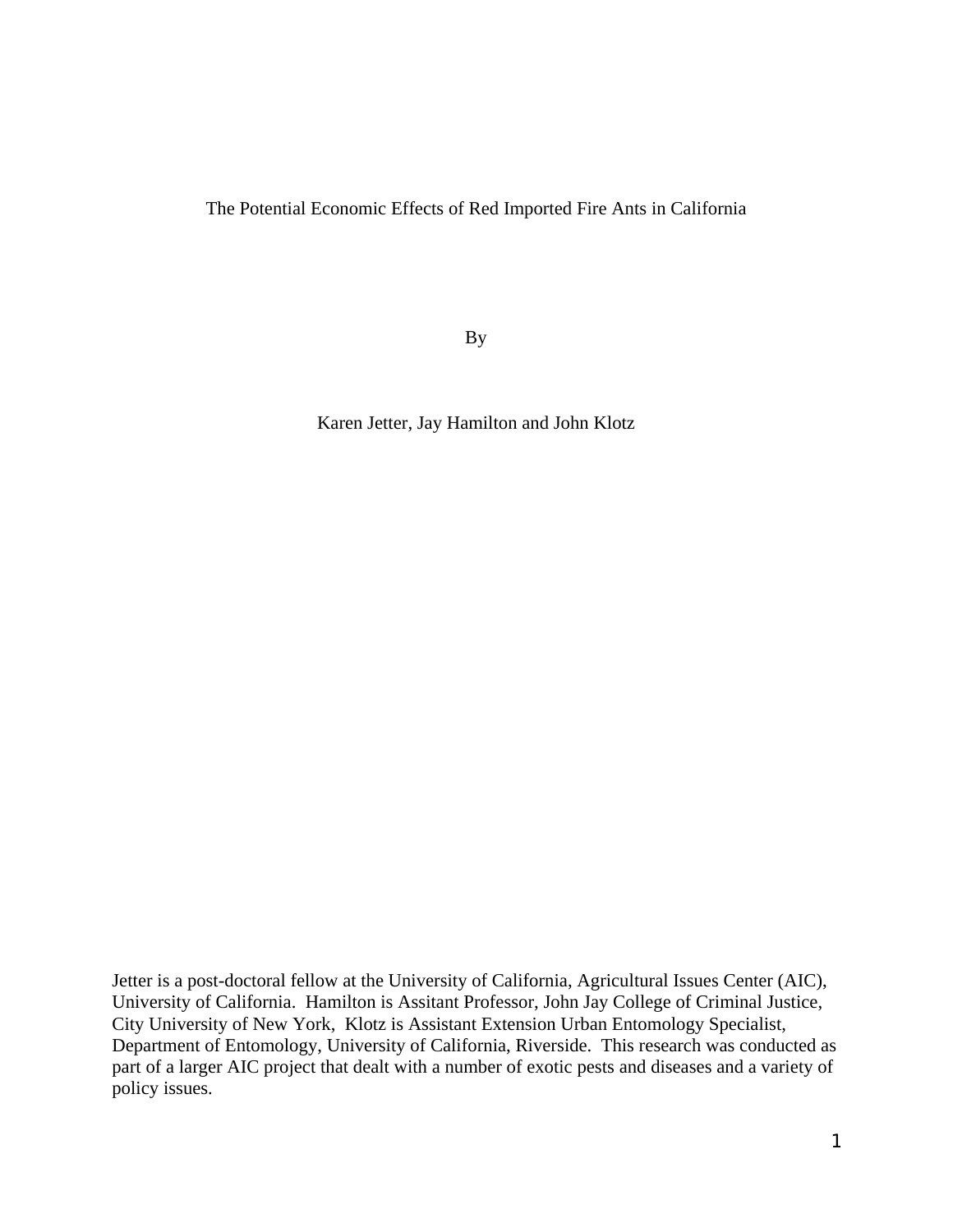# The Potential Economic Effects of Red Imported Fire Ants in California

## Abstract

This study estimates the costs to households, agriculture, and wildlife from the spread of the red imported fire ant, a newly introduced pest into California, throughout the state. The results show that almost all agricultural activities would be affected; however, the majority of costs would be incurred by households. Total estimated costs are between \$398 million and \$989 million per year.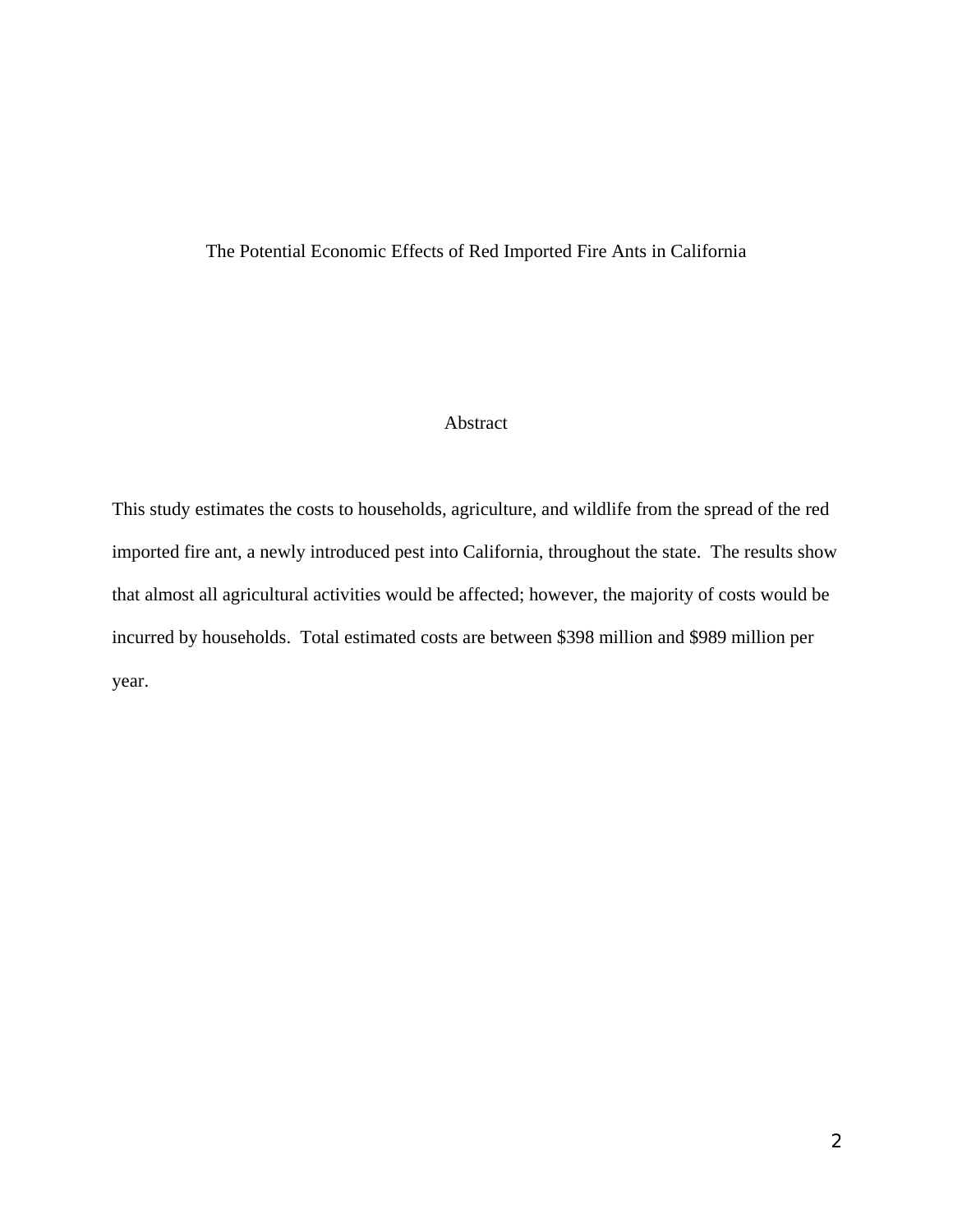### **Introduction**

The discovery of the Red Imported Fire Ant (RIFA), *Solenopsis invicta*, in almond orchards in the San Joaquin Valley and, more recently, in many parts of Orange, Riverside and Los Angeles Counties has raised concerns about the effects of its recent introduction and potential spread throughout California. This pest is of particular importance because it threatens urban, agricultural, and wilderness areas.

Due to its large populations and omnivorous diet, RIFA can have a tremendous effect on the environment. Several hundred thousand workers live in large, mounded nests that can damage mowing and harvesting equipment. Cultivation of row crops destroys the mounds, but they may still form along field edges and in perennial crops such as tree fruits, nuts and vineyards. When the nests are disrupted by humans or animals, aggressive ants swarm out and sting, causing a burning sensation and formation of pustules.

RIFAs are also known to cause extensive damage to irrigation lines. They are attracted to electrical fields, which can result in short circuits or interference with switches and mechanical equipment such as water pumps, computers, and air conditioners. Even more serious problems can arise when they infest traffic signals and airport landing lights.

### **Background**

The RIFA is native to lowland areas of Argentina and Brazil, and was most likely introduced into the U.S. around 1940. At that time several native fire ant species thrived in the southeast and the presence of another species created little concern. However, by the 1950's the rapid spread (sometimes over 100 miles per year), dense local infestations, aggressive nature, and markedly more serious sting of imported fire ants, alerted scientists and the public to the special threat posed by this exotic pest. The current geographic distribution of RIFA includes all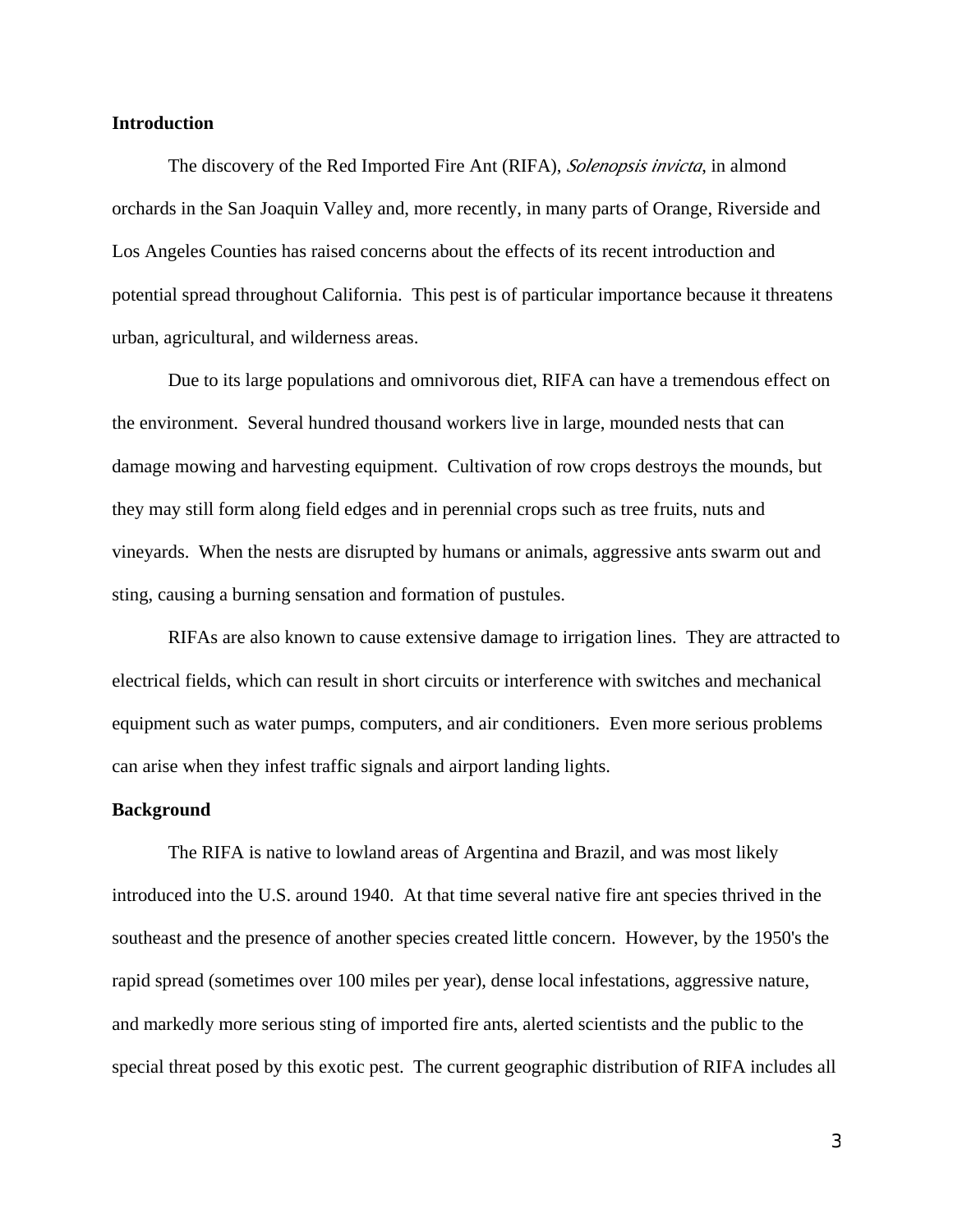of the southern states from Florida to Texas, and as far north as southern Virginia, Tennessee, and Oklahoma.

Even though the USDA and State of California have maintained quarantines against regions inhabited by RIFA, over the last 15 years it has been intercepted on numerous occasions at California border stations and periodic outbreaks have occurred in several counties. These outbreaks have been associated with commerce, as the ants have arrived on trucks, trains or other vehicles. In 1997 RIFA was identified on bee shipments from Texas destined for almond orchards in the San Joaquin Valley. The resulting infestations are undergoing eradication efforts by the California Department of Food and Agriculture (CDFA).

Numerous colonies of RIFA were detected in Orange and Riverside counties in October 1998. This was the first time the ant had been found on residential as well as commercial property. As a consequence, state and federal quarantines were imposed on all of Orange County, parts of Riverside County near Indio and Moreno Valley, and a small section of Los Angeles County. From the size and distribution of these infestations it appears that RIFA had been established and spreading in Southern California for several years.

There is no way of predicting how far and fast RIFA will spread in California, but if its history of expansion in the South is any indication, its future distribution in the state could be extensive. Two limiting factors, temperature and moisture, are critical for RIFA's survival. For example, scarce water makes the desert regions of California inhospitable to the ant but, due to irrigation, RIFAs are thriving on golf courses, nurseries, horse facilities and a turf farm in Southern California. As soil conditions become dryer RIFA will move its nests to wetter areas such as homes, irrigated farmland, watering holes on rangelands, lakes, ponds, and streams. It is unlikely, however, that RIFA could survive in the cooler climates of the Sierra Nevada and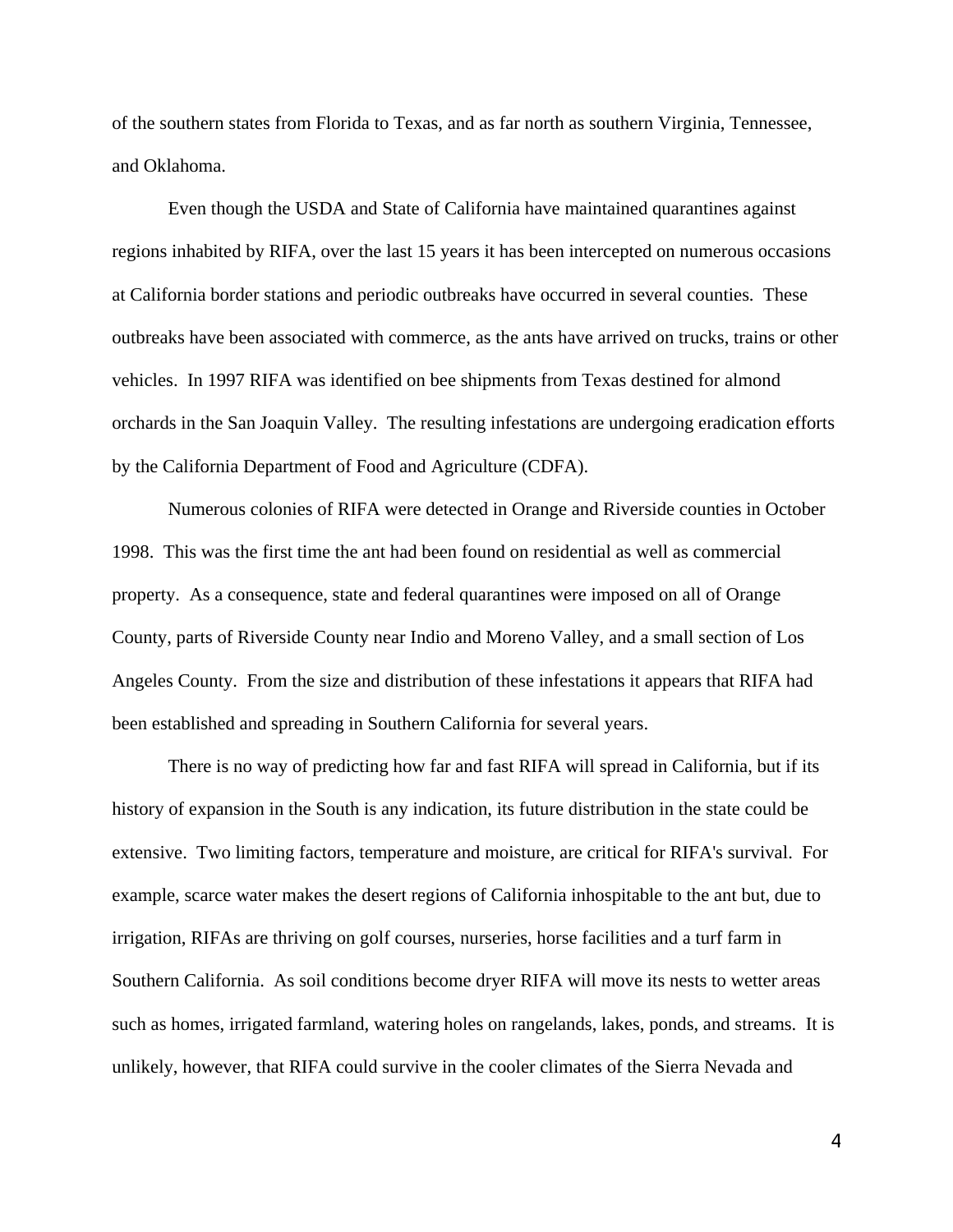northern California.

### **Potential Costs and Benefits to Different Groups**

Households, agriculture and wildlife are all affected by RIFA. However, the costs and benefits of RIFA spreading throughout California would not be evenly distributed. Some households, farms or ranches may suffer from large infestations and resulting costs, while nearby homes and agricultural operations may have little or no damage. Costs may also deviate from the wetter, southeastern U.S. because of California's drier climate.

The costs and benefits estimated in this study are based on average costs from studies of damage by RIFA in the southeastern United States. These costs are applied to the susceptible regions in California as determined by climatic factors and adjusted, where applicable, to account for low and high-risk areas. Lower risk areas are along California's central coast while higher risk areas are located in California's central valley and in Southern California.

## *Costs to Urban Households*

RIFA's presence in the urban environment has many potential effects. The more serious include medical problems associated with skin abrasions and possible allergic reactions to stings, reduced use of recreational facilities, interference with damage to communications and electrical equipment, and the expense and indirect costs associated with increased use of pesticides (Dukes, et al. 1999).

Urban households incur costs to treat mounds, repair damage to electrical equipment, and for medical and veterinary expenses. In a survey of South Carolina households, the average total cost per household due to RIFA was \$80. However, in lower risk areas it was only \$33, compared to \$104 in higher risk areas.

Given the wide range in costs and climatic conditions in California, three methods were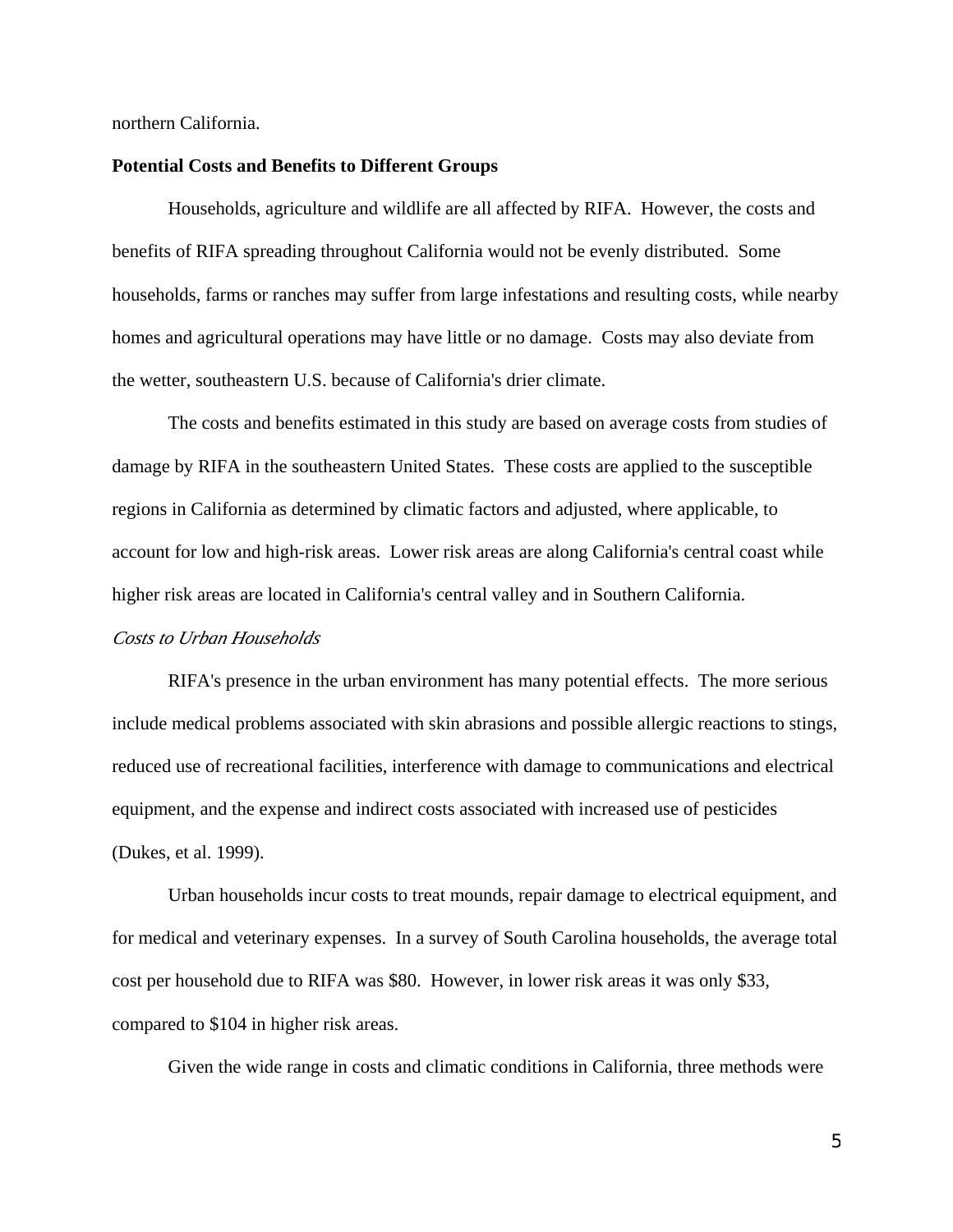used to estimate the economic effects of RIFA infestations on urban households. The first was to multiply the number of households in counties susceptible to RIFA infestations by the average cost per household for all households. The second method was to multiply the number of households in the low risk counties by the average low-risk cost, and the number of households in the high-risk counties by the average high-risk cost, and then add the two together. The third method was to multiply the number of households in susceptible counties by the average costs per low risk household.

In 1999, the total number of households in susceptible counties was 10,363,432 (DOF 2000). In the low-risk counties there were 2,711,036 households and in the high-risk 7,652,396. Total estimated cost of RIFA to urban households is \$829 million when average costs for all households are used to calculate the total; \$885 million when cost is calculated by region; and \$342 million when the average low risk cost is used for all susceptible households. This is a significant cost due to the large number of households in California.

#### *Costs to Agriculture*

#### Tree Crops and Vineyards

Tree crops and vineyards use hand labor throughout the year for such tasks as pruning, raking and harvesting. In fields infested with RIFA, crews may not be able to enter because of the ant's aggressive nature and painful stings, or they may request a higher fee to compensate for the additional risks. Alternatively, producers could treat fields with insecticides and control RIFA before crews enter. In our analysis, we assume that producers would treat twice a year to control RIFA with the growth regulator Extinguish, which is registered for use on all tree crops and vineyards in California. Total application costs for both treatments are \$55 per acre.

The extent to which RIFA would establish in groves, orchards and vineyards may vary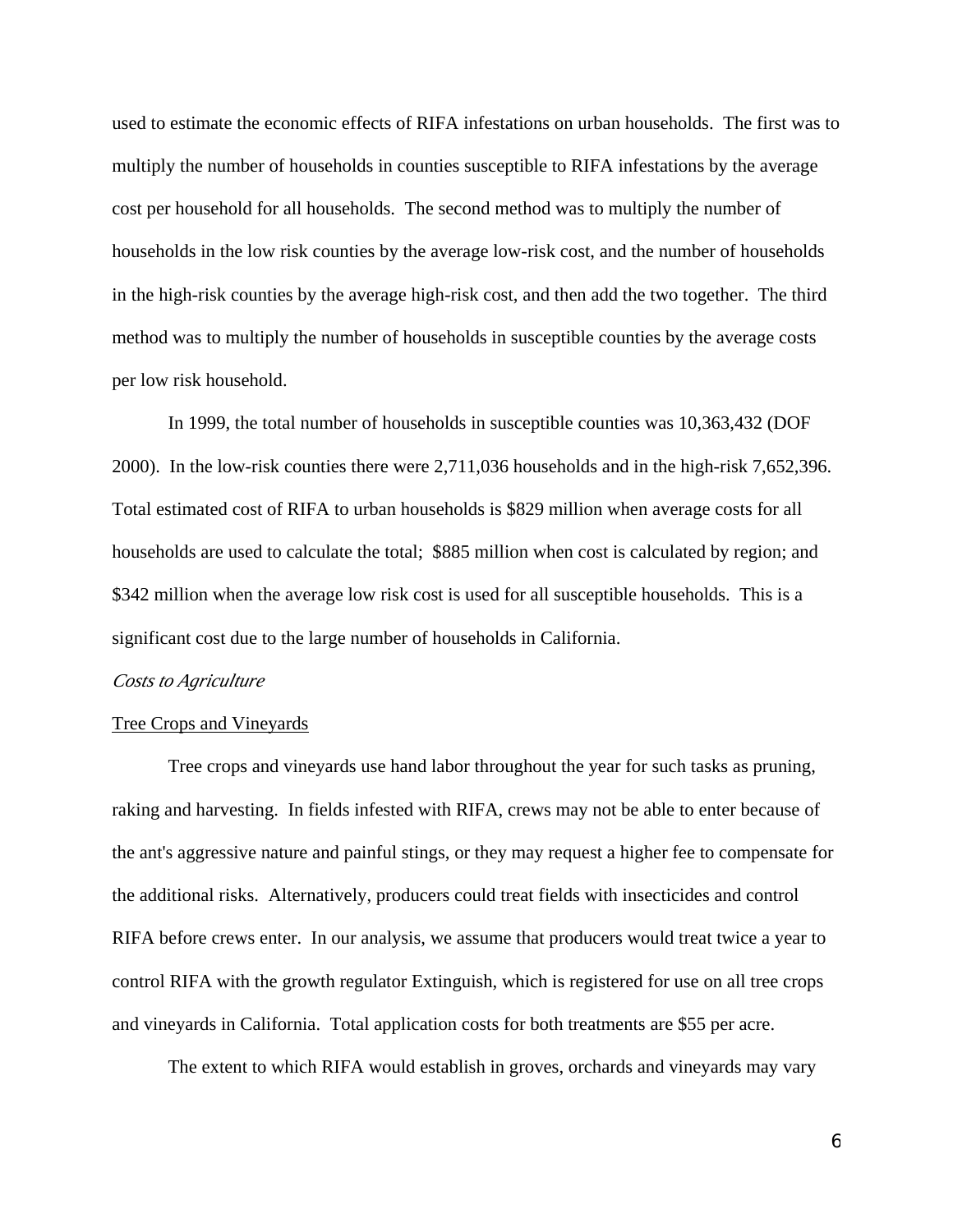depending on previous treatments and agro-climatic conditions. Therefore, a range of acreage is used to estimate the additional costs to tree fruit, nut and vine industries in California. A low impact level of 10% of total acreage affected, a medium one of 25% and a high level of 40% is used based on interviews of scientists familiar with RIFA problems in Florida and Arkansas.

Total increases in costs for all crops would range from \$12 million at low infestation levels to \$30 at medium levels to \$48 million at high. Absolute increases in costs would range from \$81 thousand for figs at low impact levels to \$16.45 million for grapes at high (Table 1).

### Table 1 about here

While the dollar amount is substantial, as a percentage of total farm receipts it is less than 1%, even when 40% of acreage is affected. Costs as a percentage of farm receipts are greatest for figs, walnuts and prunes, and lowest for lemons, nectarines and peaches, pears, apples, and plums. Additional cost may also accrue to activities such as bee keeping because quarantine restrictions would have to be met before hives are moved from one field or orchard to another. Additional Effects on Citrus

The RIFA may also damage young citrus when they build nests near the base of trees 1-4 years old. The ants feed on the bark and cambium to obtain sap, often girdling and killing the young trees. They also chew off new growth at the tips of branches and feed on flowers of developing fruit. Dead trees must be removed and replanted, raising the costs to establish an orchard. Based on field experiments in Florida, nursery stock mortality in untreated groves increased three to five fold per hectare and total loss of newly planted groves due to RIFA feeding has occurred (Banks, Adams and Lofgren 1991).

To decrease tree mortality, growers may choose to treat groves with insecticides for two to three years until young trees develop woody bark that RIFA cannot chew through. RIFA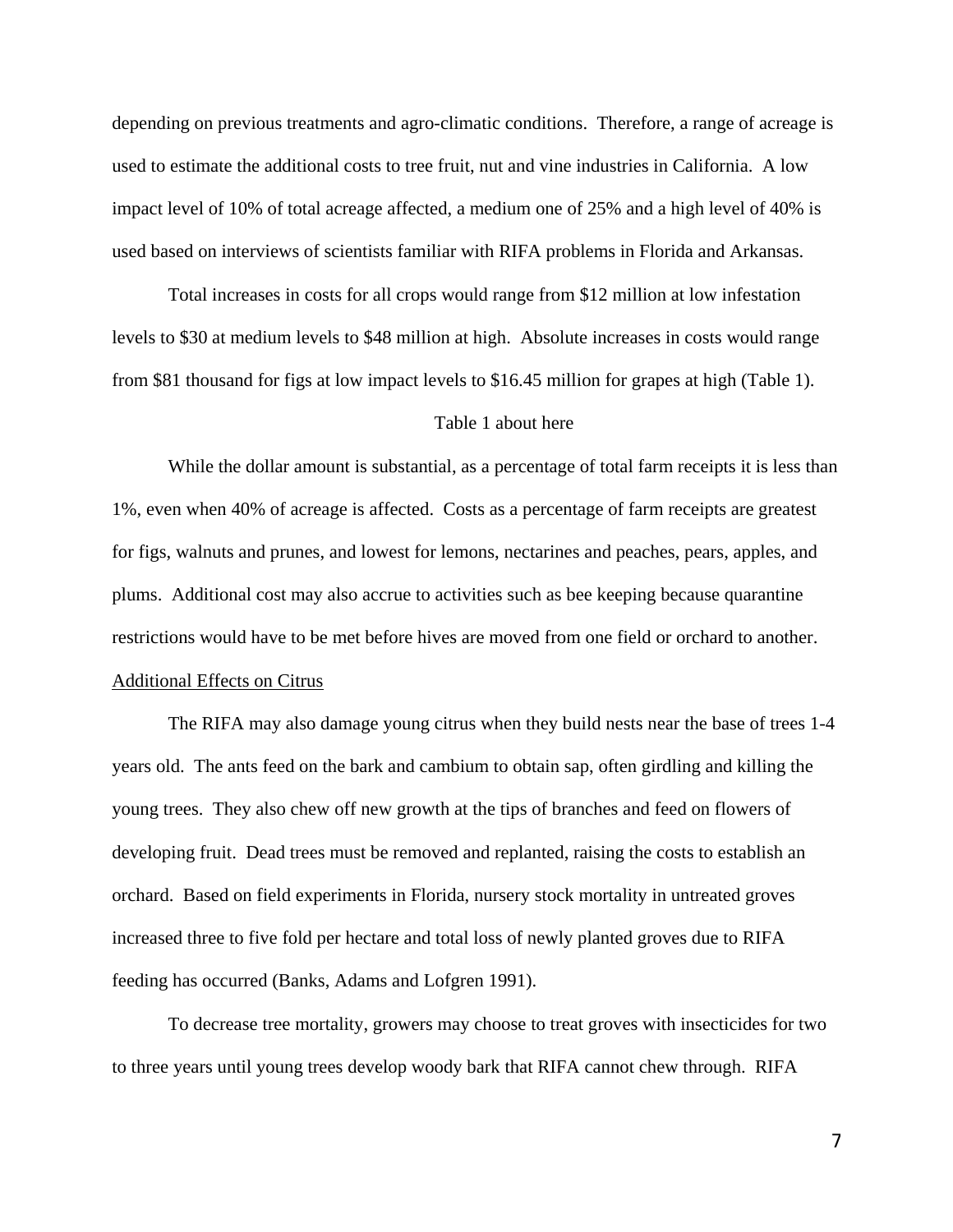control undertaken during grove establishment would increase investment costs, and must be depreciated over the life of the grove. When groves are treated with two applications of Extinguish at an annual cost of \$55 per acre establishment costs increase by \$110 per acre if the grove is treated the first two years and by \$165 per acre for three years. Depreciation of the additional investment costs to establish the grove would increase annual cash costs by \$9 per acre when treatments last two years, and by \$13 per acre for three years. This increase is less than 0.5% of the total annual cash costs based on University of California Cooperative Extensive farm budgets for citrus.

### Vegetables and Melons

Because frequent discing disrupts the interior, the RIFA builds nests around the edges of fields planted in vegetable crops. From there they have been observed entering fields and damaging crops primarily by consuming developing fruit, seeds, roots or tubers. Documented losses from RIFA include a yield loss of 50% on eggplants and a sunflower plant loss of 2.4% to 4.0% (Adams 1983; Steward and Vinson 1991). In the sunflower field no further damage was observed after a treatment with insecticides.

It is often the case that crop damage will not be significant enough to economically justify treatment. However, many vegetable and melon crops are hand-harvested so growers may need to treat fields for worker protection. To control RIFA in vegetable and melon fields two applications of Extinguish would be applied per year at a total cost of \$55 per acre. Because ant pressures will vary from year to year industry costs were calculated for infestation levels of 10%, 25% and 40%.

Total potential costs to the vegetable and melon industries would range from \$3.7 million when only 10% of acreage is infested to \$9.2 million when the infestation level is 25%, and to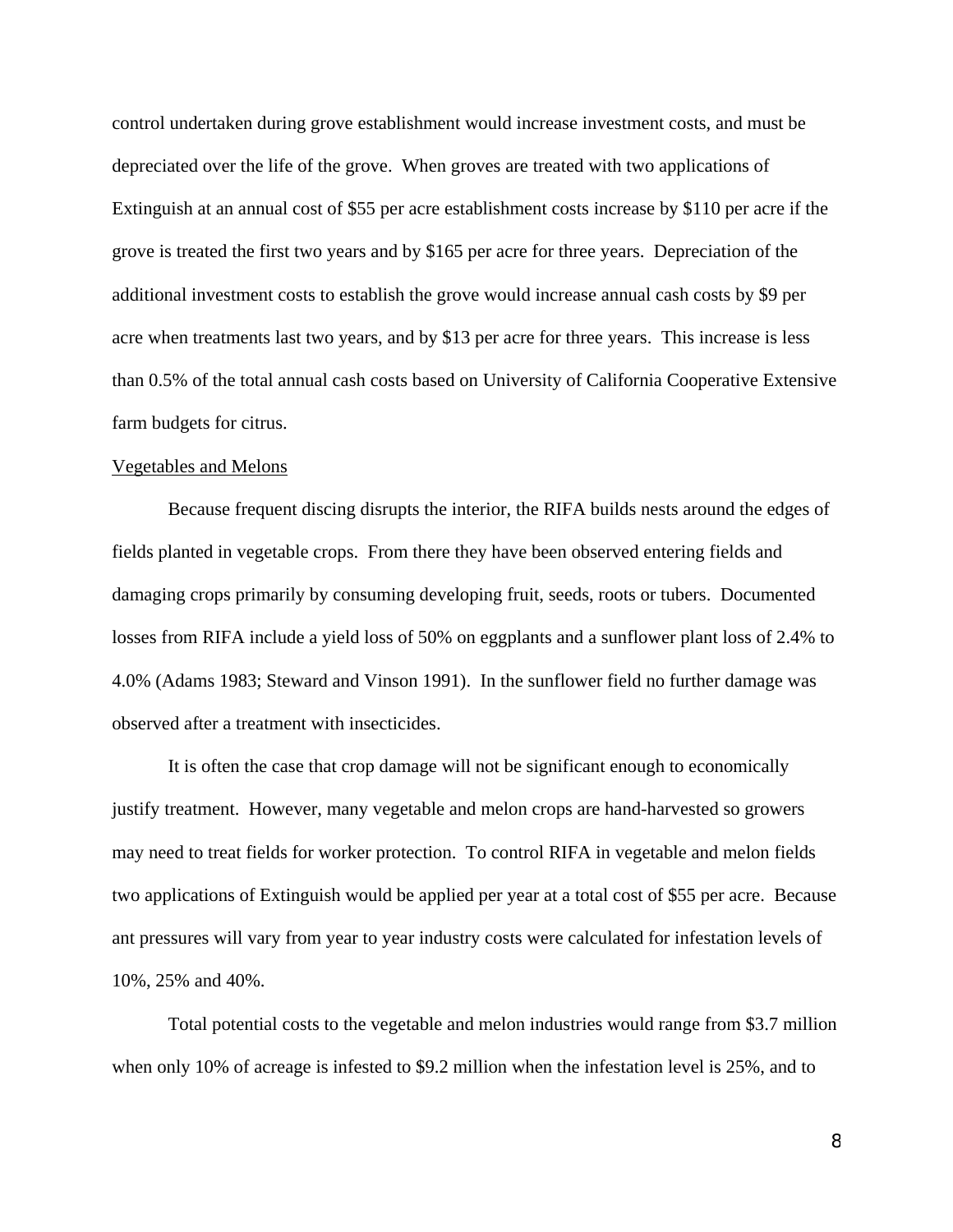\$14.8 million when the level is 40% (Table 2). While the dollar figures would be large, as a percentage of farm receipts they would be less than 1% in all cases, and under 0.5% in most, even when up to 40% of acreage is affected.

## Table 2 about here

As percentage of farm receipts, costs are greatest for asparagus and honeydew melons and lowest for celery and cucumbers.

### Field crops

Non-yield damages to field crops such as wheat, rice and cotton include down-time to repair combines, electrical problems with pumps and machinery, other equipment damage, building damage, and medical expenses. The large nest mounds of RIFA interfere with cultivation and mowing. In mowing weeds or cutting alfalfa, farm operators must either raise the cutting bar to prevent damage, switch from sickle bar to disc type cutters, repair equipment damaged by the mounds, or use insecticides to destroy colonies. Not included in our analysis are the costs to repair and replace irrigation equipment. Because RIFA has previously established in areas with rainfed agriculture, costs involving damage and repair to irrigation equipment are not available.

In a survey of Arkansas field crop producers, non-yield costs of RIFA per farm were \$1,478 per year (Jones, Thompson and Davis 1997). Over half of these costs were due to combine damage and down time for cutter blade repair. The next highest cost was for repair of electrical equipment. On a per acre basis, the cost for all yield and non-yield damage was \$1.00 for rice, \$0.25 for wheat and \$1.35 for hay. In general, it was not cost effective to treat for RIFA in field crops.

RIFAs are predators of many agricultural pests. Among cotton pests in California, the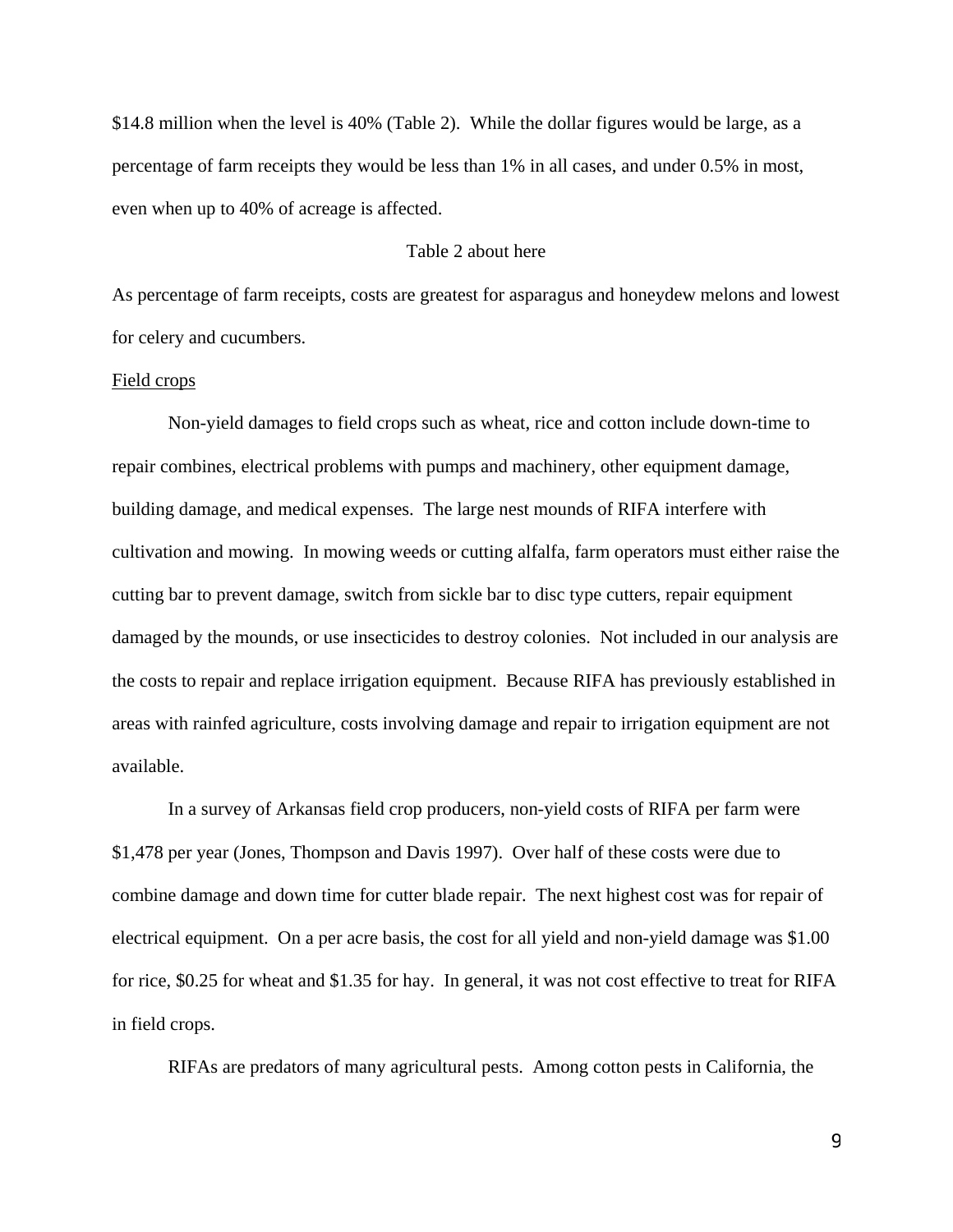tobacco budworm, and the pink and cotton bollworms would all be preyed upon by RIFA. Field experiments in Texas show that the presence of RIFA can significantly decrease bollworms in cotton fields and increase yields (Brinkley, Ervin and Sterling 1991). However, because RIFA also damages electrical machinery and clogs sprinklers and irrigation equipment, the net result on profits is ambiguous. Therefore, no losses or benefits are estimated for cotton.

The total number of susceptible field crop farms in California, based on the 1997 Census of Agriculture, is 5,526. This includes grain, oilseeds and hay enterprises. The cost per farm is set at the average level incurred per farm by Arkansas growers. Costs are again calculated assuming 10%, 25% and 40% of acreage would be affected. Total annual estimated costs for the state are \$817 thousand when 10% is infested, \$2 million at 25% and \$3.3 million at 40%.

Hay growers may have additional costs due to quarantine regulations since hay stored on the ground may not be moved out of a quarantined area. How this affects growers would depend on the amount of production that would leave the area and the cost of alternative storage methods. Even if hay is not transported out of the region, growers would need to take precautionary measures against RIFA as horses, cattle and other livestock will not eat RIFA infested hay. Quarantine regulations would also require that farm machinery and soil be treated before leaving the area.

### Nursery Industry

All nurseries within a quarantine area would need to meet quarantine regulations in order to ship plants outside of the region. Open land on which nursery stock is grown would need to be treated once every three months with fenoxycarb or hydramethylnon, alternating between the two insecticides. In addition, growers would need to treat the individual containers in which the plants are grown. Acceptable treatments include either a drench with chlorpyrifos thirty days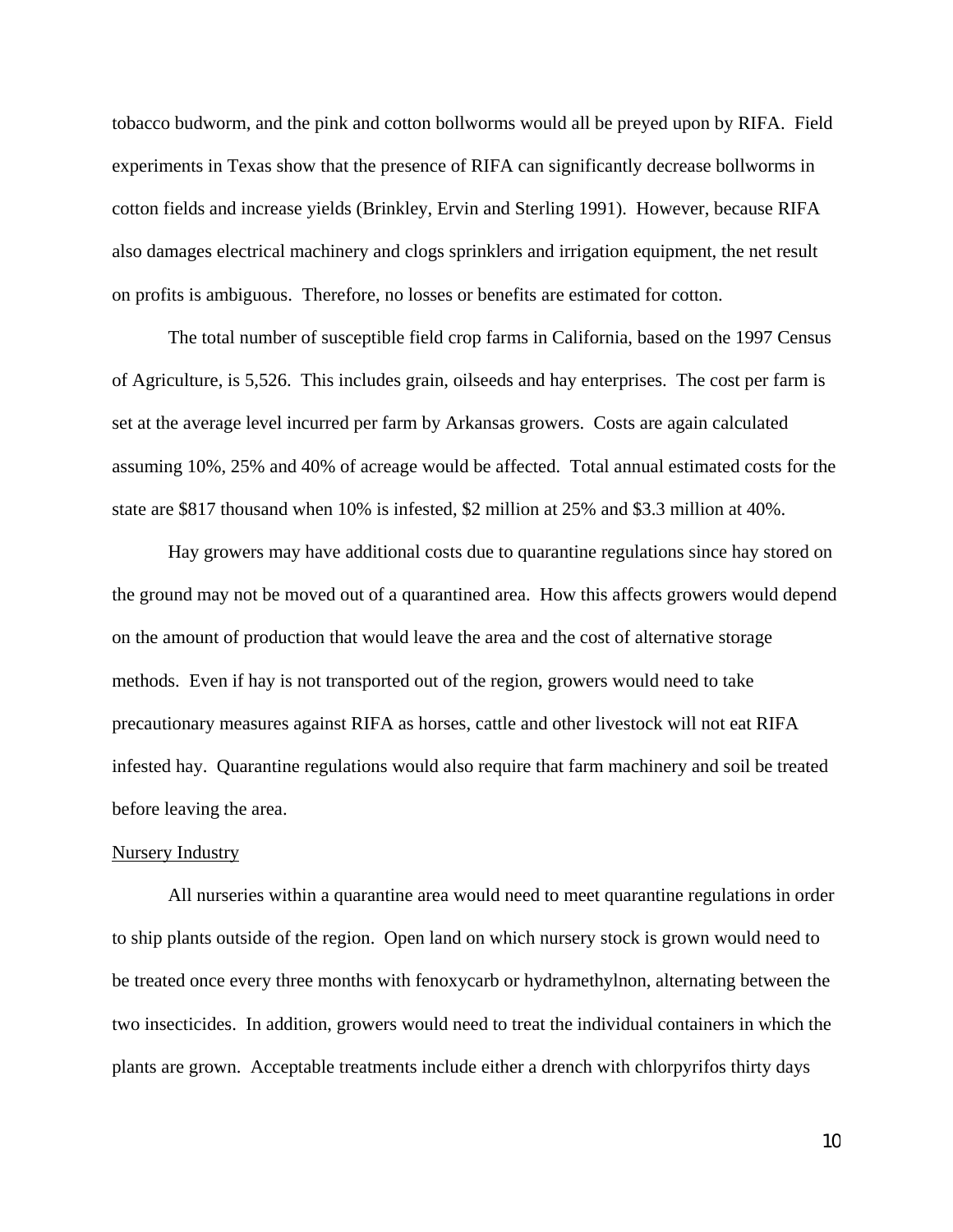before shipping, or incorporating a granular insecticide, bifenthrin, into the soil every six months. Because of environmental regulations concerning pesticide run-off and the need to treat frequently with chlorpyrifos, bifenthrin is more commonly used.

Annual costs to treat nurseries for RIFA would be about \$650 per acre. The applications of fenoxycarb and hydramethylnon are \$60 per acre with the use of bifenthrin accounting for the remaining costs. According to the American Nursery and Landscape Association, the treatment cost per plant per container is about two cents. Only open nursery acreage that produces container plants would be affected by the quarantine regulations. Based on the 1997 Census of Agriculture, 28,000 acres were devoted to open field nursery production of bedding and flower plants, foliage, potted flowers and other nursery stock. Because nurseries within the quarantined regions must treat in order to ship outside of the quarantine, even if the nursery does not have RIFA, almost all nurseries would be affected by the regulations. Total costs to the nursery industry are thus calculated on all open field acreage and are equal to \$18.2 million. In addition, nurseries would need to be inspected for RIFA by placing bait out quarterly. Additional costs for inspection and certification are about \$1.40 per acre.

Greenhouses that use containers placed on benches are exempt from the quarantine regulations. However, greenhouse operations would still need to treat around the perimeter of buildings if infested with RIFA for worker safety, and to protect electrical equipment. These expenses would increase the costs to the nursery industry.

Sod growers are also affected by quarantine regulations. Insecticide treatment for sod would be an application of chlorpyrifos. Materials and application costs are \$330 per acre. Based on the 1997 Census of Agriculture, a total of 13,665 acres would be affected. Total costs are \$4.5 million.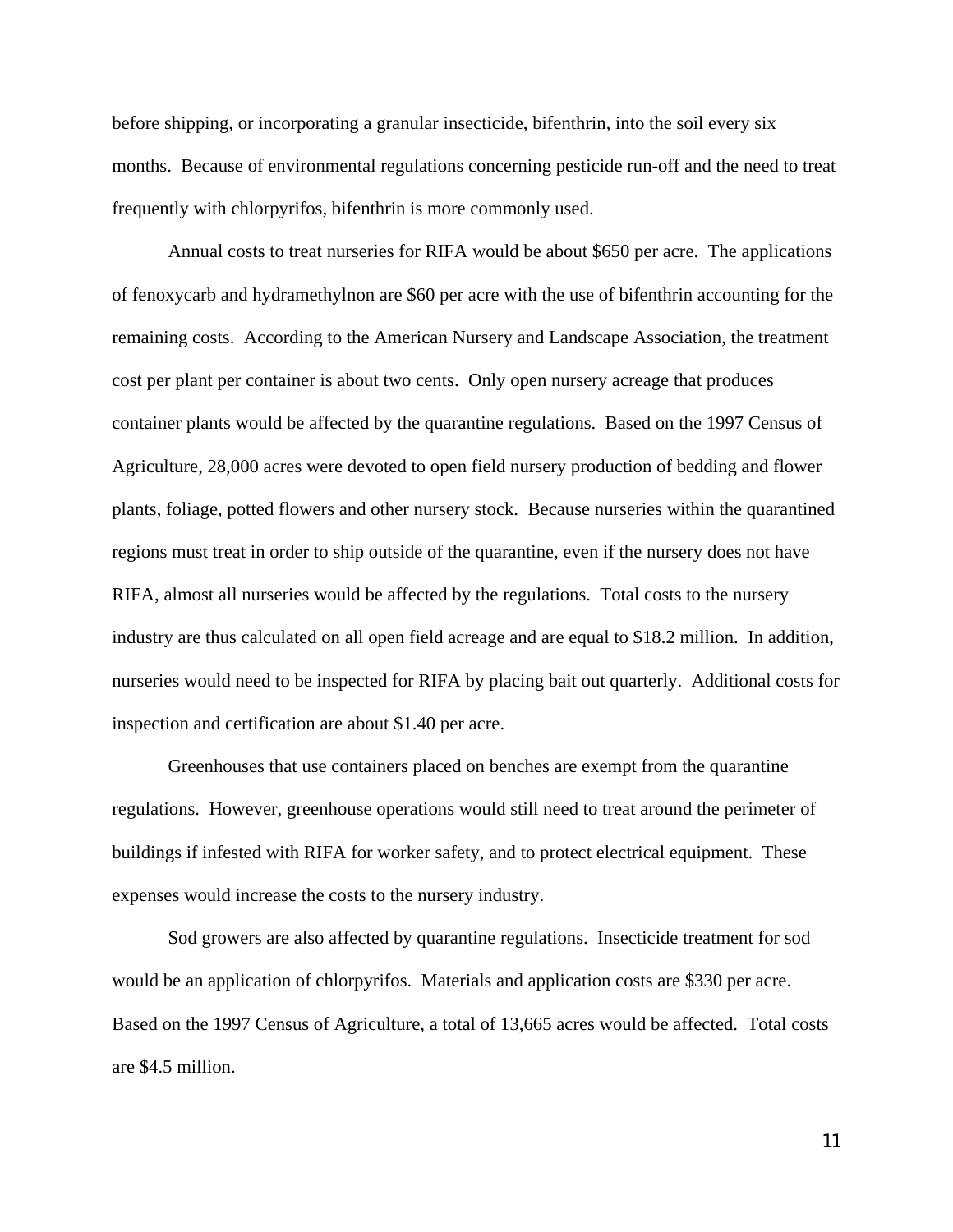### Animal Industries

The RIFA attacks cattle and other livestock. The ants are attracted to mucous membranes in the animal's eyes and nostrils, and the stings cause blindness and swelling, which may cause suffocation. Immobilized animals, such as penned or newborn livestock, are at the greatest risk. In a survey of Texas veterinarians, the most common problem was skin inflammations from RIFA stings (49.6 % of all cases) (Barr and Drees 1994). The next most common problem was blindness (20.1 %) followed by secondary infections (14.4 %), and injury to convalescent animals (12.3 %).

Although more than half of the cases seen by the Texas veterinarians were pets and small animals, mortality associated with RIFA was greatest for cattle. With cattle, however, it was often difficult to determine if RIFA caused death or if it the ants were observed on livestock after death. Of all cases seen by veterinarians, cases involving RIFA accounted for less than 1%.

RIFA also infests hay and other feed sources. In avoiding ants, livestock may become malnourished or dehydrated when the ants invade their food and water. Cattle will not consume hay, nor will poultry eat feed, infested with RIFA. The agitation caused by RIFA invading poultry houses has been observed to decrease egg production. Extra expenses would be incurred to purchase RIFA free hay, or to treat around buildings to prevent RIFA invasions of calving pens, dairy and hog barns, and poultry houses.

RIFA may provide a benefit to the cattle industry by preying immature ticks and horn flies. Because these pests are vectors, RIFA may potentially decrease the incidence of certain animal diseases.

#### Rangeland Effects

Costs to ranchers from RIFA include damage to electrical and hay harvesting equipment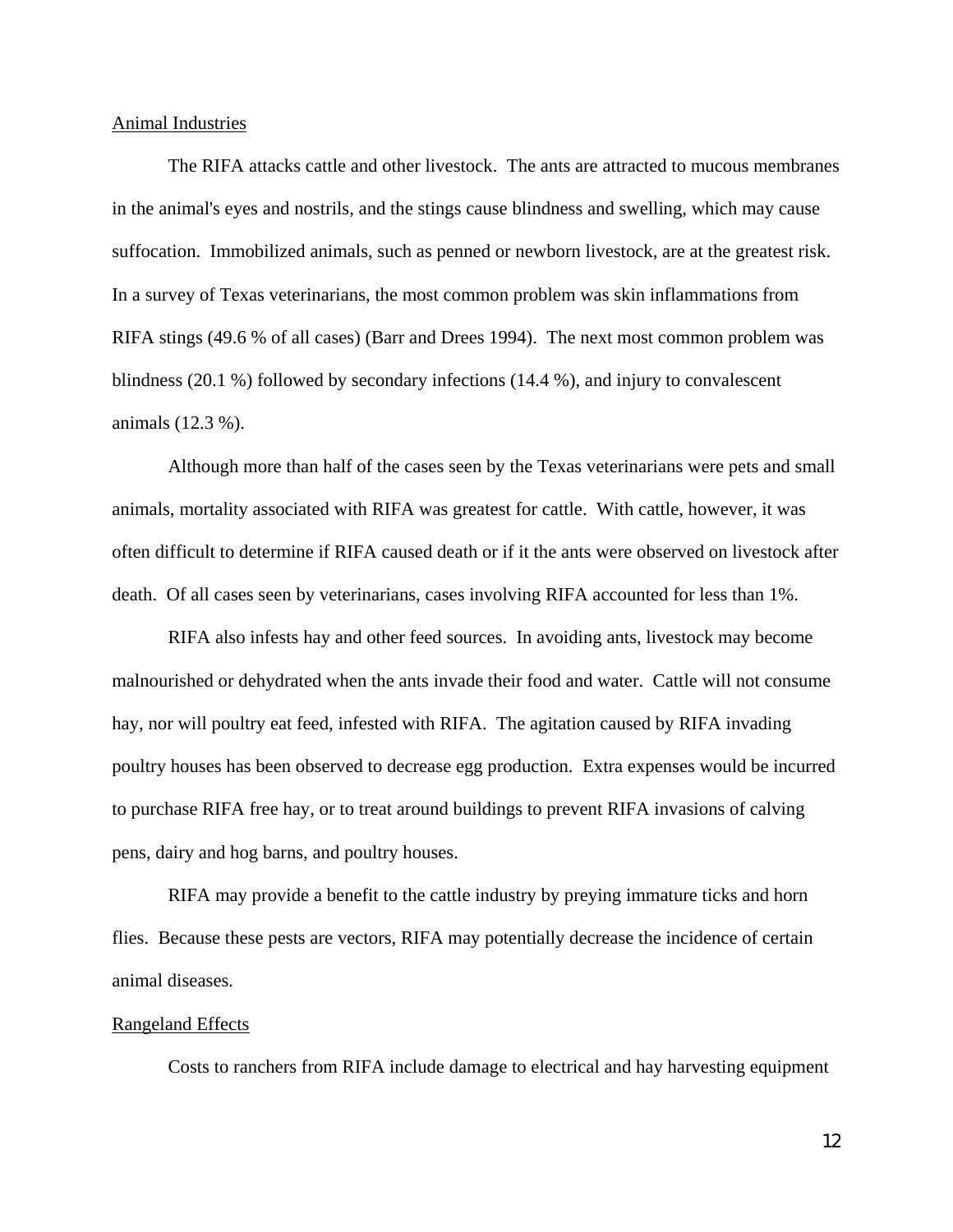as well as cattle injury and loss. In the survey of Texas ranchers, 71% reported some type of economic loss (Teal et al. 1998). Average losses were reported by county with the largest damage levels estimated at \$28.06 per acre; however, many counties in the dryer, western regions had damages of less than \$2 per acre. Even though damages were averaged on a per acre basis, about 95% of the total costs occur on about 5% of the land. Most costs would be from damages around buildings, electrical equipment and water sources.

Because overall climate patterns in California differ markedly from Texas, costs in California are more likely to resemble those incurred by ranchers located in Texas' western counties. Furthermore, a significant proportion of rangeland in California is in counties too cold or dry to support RIFA. Excluding rangelands in counties not susceptible to RIFA results in a potential 15,759 acres at risk. This includes private rangelands, Bureau of Land Management land, and national forest grazing land.

RIFA will not be a problem on all susceptible acreage. As in the case of agricultural crops, we use different impact levels to indicate the potential range in costs. However, because a higher proportion of ranchers reported economic losses from RIFA than growers, a higher range of acreage is used. Thus, infestation levels of 25%, 40% and 65% of all susceptible acres are used to determine the range in costs. At per acre costs of \$1.50, total annual potential costs to cattle ranchers are \$5.9 million when 25% of rangeland is affected, \$9.5 million for 40% and \$15.4 million for 65%.

## *Costs to Wilderness*

Substantial evidence exists that RIFAs affect wildlife and reduce biodiversity of native plants and animals (Allen, Demarais and Lutz 1994). Due to their enormous population size and foraging efficiency, when imported fire ants move into an area they become formidable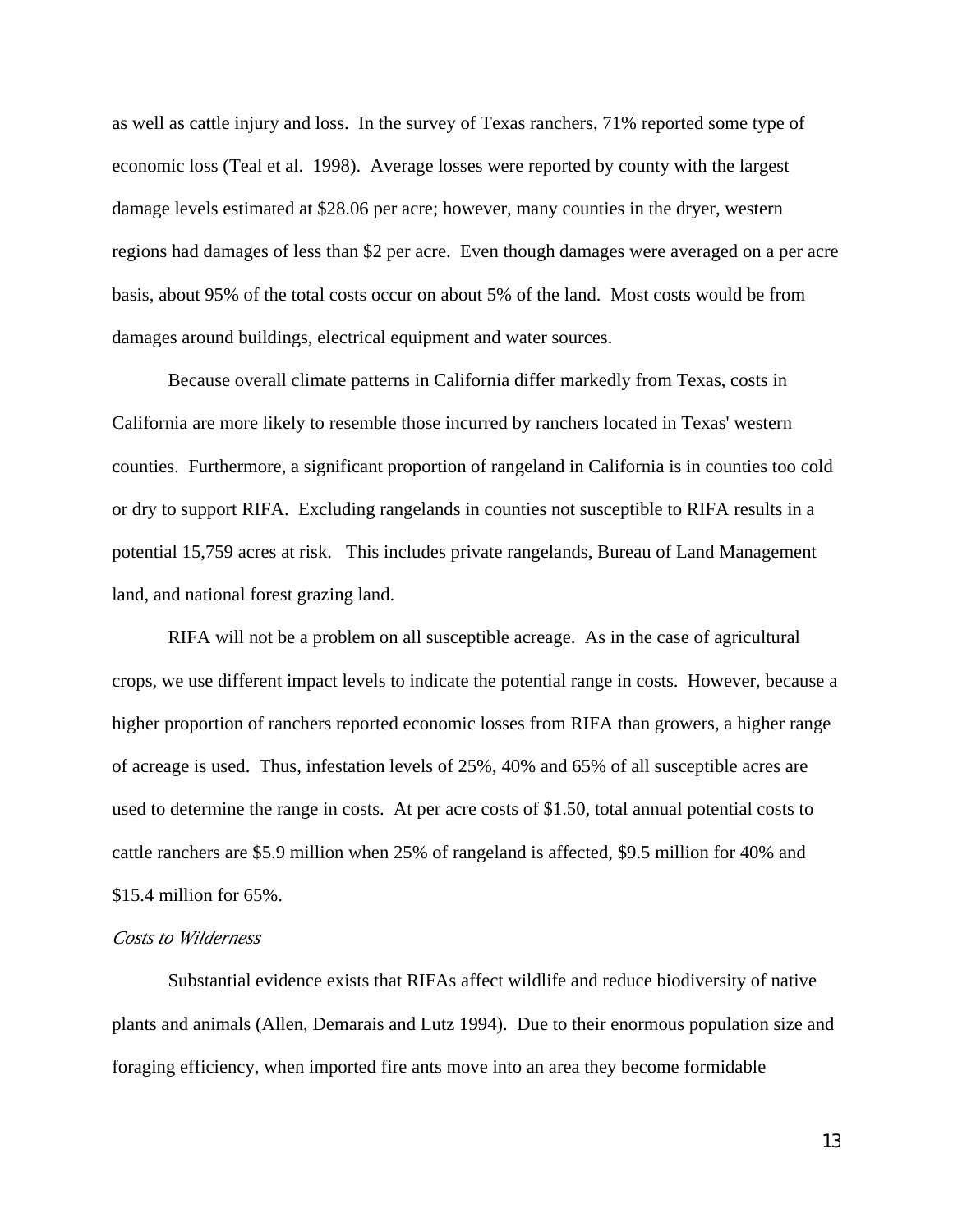competitors and predators, often displacing native ants and other invertebrates as well as inflicting damage on native reptiles, mammals and ground-nesting birds. Thus, biodiversity in many coastal and low altitude wilderness areas of California may be at risk.

RIFA appears to affect bird and reptilian populations primarily by destroying the eggs and the young. One study in Texas found that RIFA predation caused a 92 % reduction in the number of waterbird offspring when natural habitats were not treated for ant infestations. Of special significance to California are studies that have documented fire ant predation on tortoise and reptile hatchlings. They may also prey on quail. In addition many chemical control measures for fire ants adversely effect wildlife.

Many endangered species are among the wildlife threatened (Table 3). Either directly as a source of food for the ants or indirectly from ant predation on a food source, 58 out of California's 79 endangered animal species are susceptible to RIFA. Insects, young rodents, reptiles, amphibians and ground-nesting birds are directly susceptible through RIFA feeding.

## Table 3 about here

In addition several endangered birds, such as the northern spotted owl and bald eagle, may be at risk through reductions in their food sources. While no exact value is available for the increased risk of extinction, most people value the preservation of endangered species and this potential increase in risk represents an additional cost of RIFA establishment.

### **Discussion of Results and Policy Considerations**

The spread of RIFA throughout California would result in the establishment of a major nuisance pest. Total annual losses are estimated to be between \$387 million at the low impact level and \$989 million at the high (Table 4).

#### Table 4 about here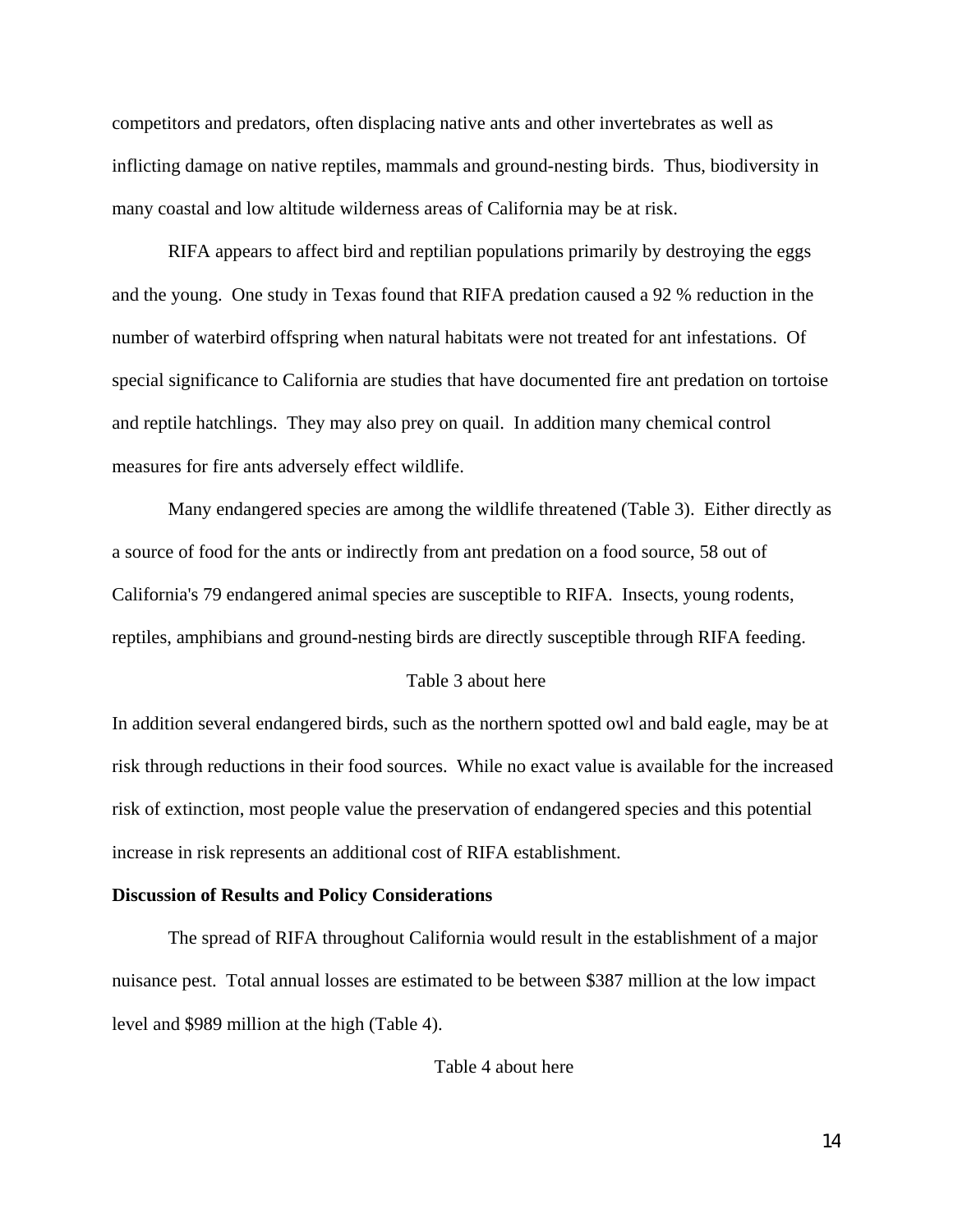Because of the large number of households in California, their costs account for about 90% of the total. However, costs to agriculture are still significant and range from \$45.1 million, to \$73.5 million, to \$104.2 million. The greatest costs will be from the repair of electrical and irrigation equipment, insecticide treatments, and treatments to meet quarantine regulations.

Other significant costs would accrue from the disruption of ecosystems, which in turn would threaten California's native plant and animal biodiversity. It is also possible that dozens of endangered species in California would face a greater risk of extinction.

Eradication efforts are underway to rid California of RIFA. A rapid response to this exotic pest outbreak is imperative because the longer the delay between detection and treatment the more time the pest has to spread. In the South eradication efforts have always failed because fire ants recolonized from the surrounding infested areas. Fortunately the situation in California is different because outbreaks are isolated and eradication may be possible if executed quickly. A rapid response is also efficient since survey and treatment costs increase exponentially with the elapsed time between detection and treatment.

Because eradication of imported fire ants serves the public welfare central planning and coordination of urban, agricultural and wilderness group efforts is essential. For example, eradication in one municipality will be a waste of time and money if neighboring municipalities do not participate because fire ants will simply recolonize from the surrounding untreated area.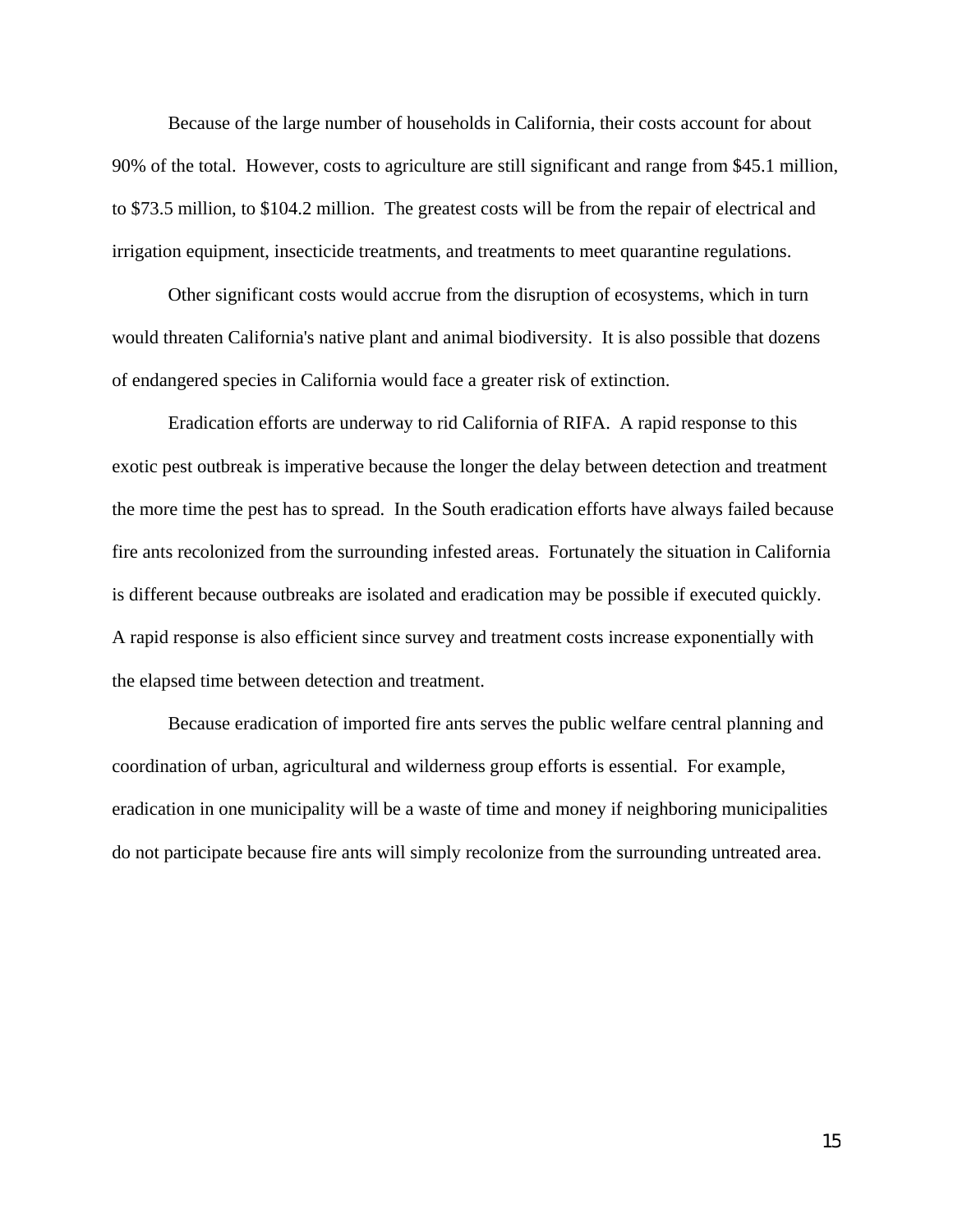### References

- Adams, C.T., 1983. Destruction of Eggplants in Marion County, Florida by Red imported fire ants (Hymenoptera: formicidae). Florida Entomologist. 66:518-520.
- Allen, C. R., S. Demarais, and R. S. Lutz. 1994. Red imported fire ant impact on wildlife: an overview. Texas Journal of Science. 46: 51-59.
- Banks, W.A., C.T. Adams and C.S. Lofgren. 1991. Damage to young citrus trees by the red imported fire ant (Hymenoptera: Formicidae). Journal of Economic Entomology. 84:241-246.
- Barr, C. L., and B. M. Drees. 1994. Results from the Texas veterinarian survey: impact of red imported fire ants on animal health. In: Proceedings of the 1994 Imported Fire Ant Conference, Mobile, AL, May 9-11.
- Brinkley, C. K., R. T. Ervin and W. L. Sterling. 1991. Potential beneficial impact of red imported fire ant to Texas cotton production. Biological Agriculture and Horticulture. 8:145-152.
- Department of Finance, State of California. 2000. City/County Population and Housing Estimates, 1991-2000 with 1990 Census Counts. Sacramento, California. http://www.dof.ca.gov/html/Demograp/E-5.xls.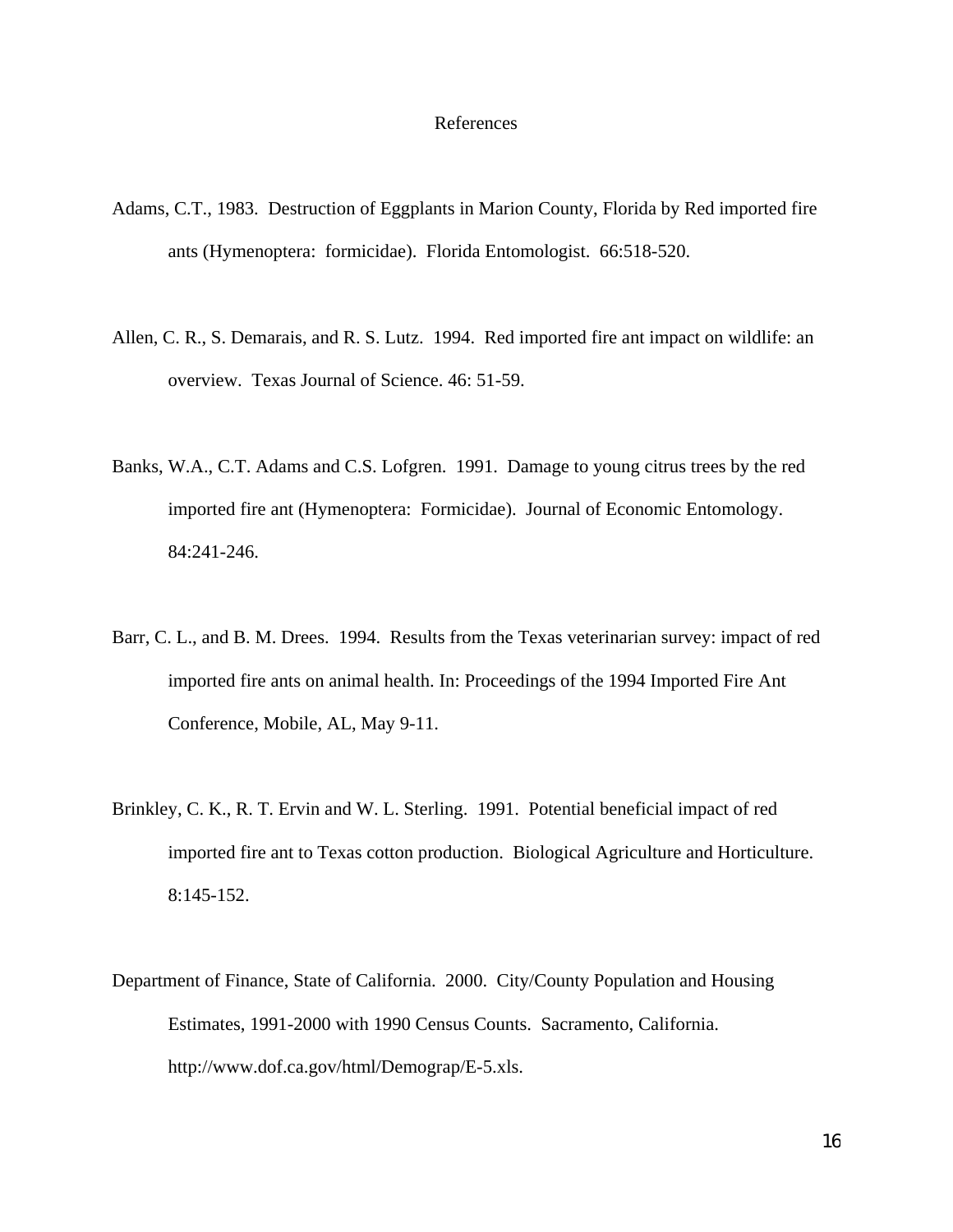- Dukes, F.R., S. E. Miller, M.S. Henry, B.J. Vandermey, and P.M. Horton. 1999. Household experiences with the red imported fire ant in South Carolina. Research Report. Department of Agricultural and Applied Economics. Clemson University. 17 pps.
- Jones, D., L. Thompson and K. Davis. Date (1997). Economic Impact of Fire Ants on Arkansas row-crop producers - a follow-up survey. In: Wojick, D. (Comp.) Proceedings, 1997 Imported Fire Ant Research Conference, Gainesville, FL. pp. .27-29.
- Stewart, J.S. and S.B. Vinson. 1991. Red imported fire ant damage to commercial cucumber and sunflower plants. Southwestern Entomologist. 16:168-170.
- Teal, Steve, Eduardo Segarra, Kirstie Moates, Charles Barr and Bart Drees. 1998. Spatial impacts of the Red Imported Fire Ant on the Texas cattle industry. Texas Tech University. Department of Agricultural and Applied Economics. 38 pps.
- United States Department of Agriculture. National Agricultural Statistics Service. 1999. 1997 Census of Agriculture. California State and County Data. Volume 1. Geographic Area Series. Part 5. Washington D.C.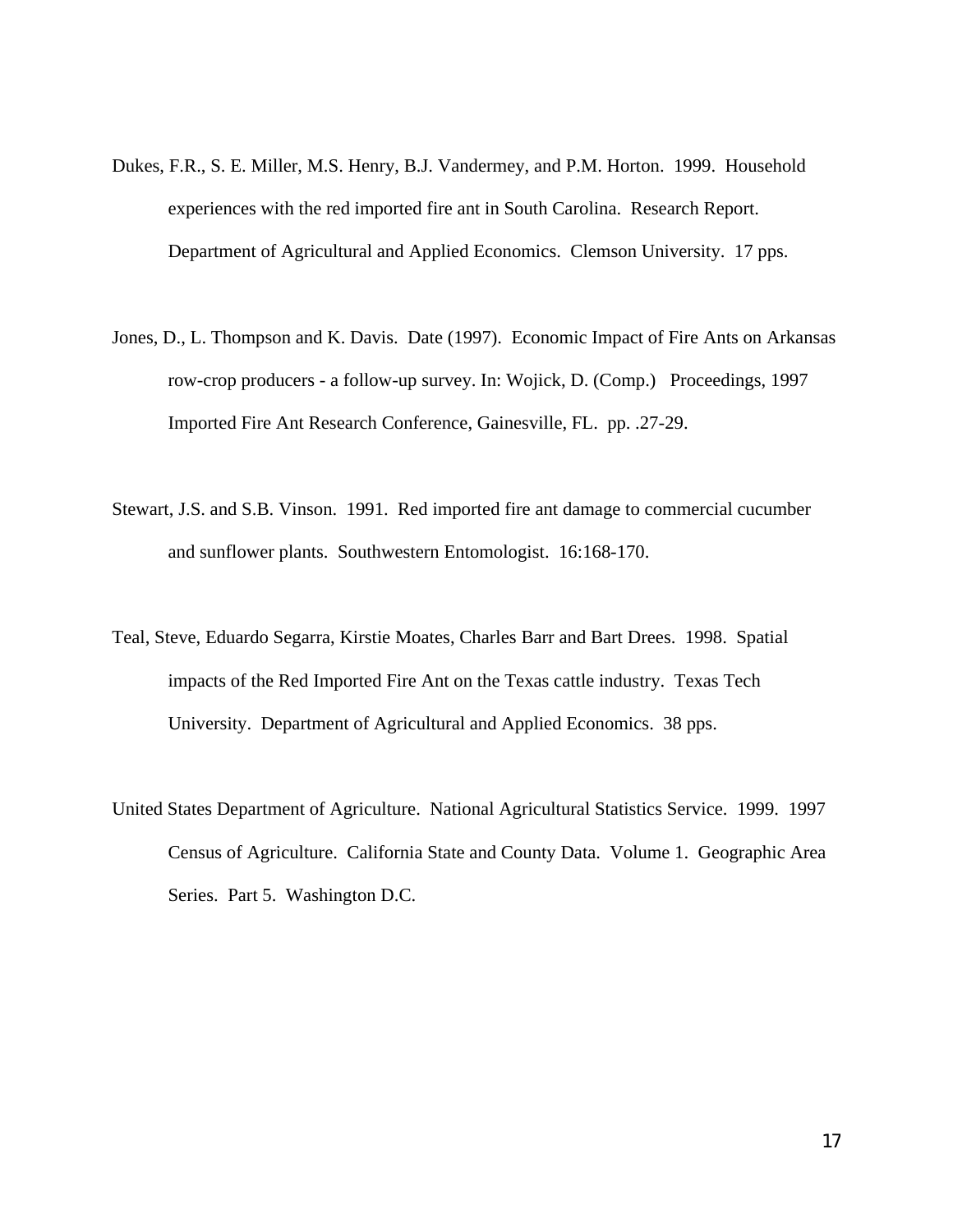|                         |       |                  | radio 1. Kii A Lifects on belected Tree and Vine Crops<br><b>Additional Costs to</b><br>Industry* |        | % of Farm Receipts |      |                        |      |
|-------------------------|-------|------------------|---------------------------------------------------------------------------------------------------|--------|--------------------|------|------------------------|------|
|                         |       |                  | Acreage Affected                                                                                  |        | Acreage Affected   |      |                        |      |
| Crop                    | Acres | Farm<br>Receipts | 10%<br>$\overline{000s}$                                                                          | 25%    | 40%                | 10%  | 25%<br>$\overline{\%}$ | 40%  |
| Almonds                 | 456   | 1,165,150        | 2,509                                                                                             | 6,273  | 10,037             | 0.22 | 0.54                   | 0.86 |
| Apples                  | 39    | 207,151          | 216                                                                                               | 541    | 865                | 0.10 | 0.26                   | 0.42 |
| Apricots                | 21    | 57,309           | 114                                                                                               | 286    | 457                | 0.20 | 0.50                   | 0.80 |
| Avocados                | 58    | 272,406          | 321                                                                                               | 802    | 1,283              | 0.12 | 0.29                   | 0.47 |
| Cherries                | 18    | 79,103           | 96                                                                                                | 241    | 386                | 0.12 | 0.30                   | 0.49 |
| Figs                    | 15    | 18,149           | 81                                                                                                | 203    | 325                | 0.45 | 1.12                   | 1.79 |
| Grapefruit              | 17    | 73,794           | 93                                                                                                | 232    | 371                | 0.13 | 0.31                   | 0.50 |
| Grapes                  | 747   | 3,178,940        | 4,111                                                                                             | 10,277 | 16,444             | 0.13 | 0.32                   | 0.52 |
| Lemons                  | 49    | 347,329          | 271                                                                                               | 677    | 1,083              | 0.08 | 0.19                   | 0.31 |
| Nectarines &<br>Peaches | 110   | 556,535          | 604                                                                                               | 1,511  | 2,417              | 0.11 | 0.27                   | 0.43 |
| Olives                  | 34    | 73,677           | 185                                                                                               | 463    | 741                | 0.25 | 0.63                   | 1.01 |
| Oranges                 | 205   | 906,317          | 1,125                                                                                             | 2,813  | 4,500              | 0.12 | 0.31                   | 0.50 |
| Pears                   | 19    | 90,479           | 105                                                                                               | 264    | 422                | 0.12 | 0.29                   | 0.47 |
| Pistachios              | 65    | 181,678          | 358                                                                                               | 895    | 1,431              | 0.20 | 0.49                   | 0.79 |
| Plums                   | 43    | 199,801          | 238                                                                                               | 595    | 952                | 0.12 | 0.30                   | 0.48 |
| Prunes                  | 86    | 151,822          | 471                                                                                               | 1,176  | 1,882              | 0.31 | 0.77                   | 1.24 |
| Walnuts                 | 202   | 344,848          | 1,109                                                                                             | 2,774  | 4,438              | 0.32 | 0.80                   | 1.29 |
| Total                   | 2,183 | 7,904,486        | 12,009                                                                                            | 30,022 | 48,035             | 0.15 | 0.38                   | 0.61 |

Table 1. RIFA Effects on Selected Tree and Vine Crops

\*Treatment costs are \$55 per acre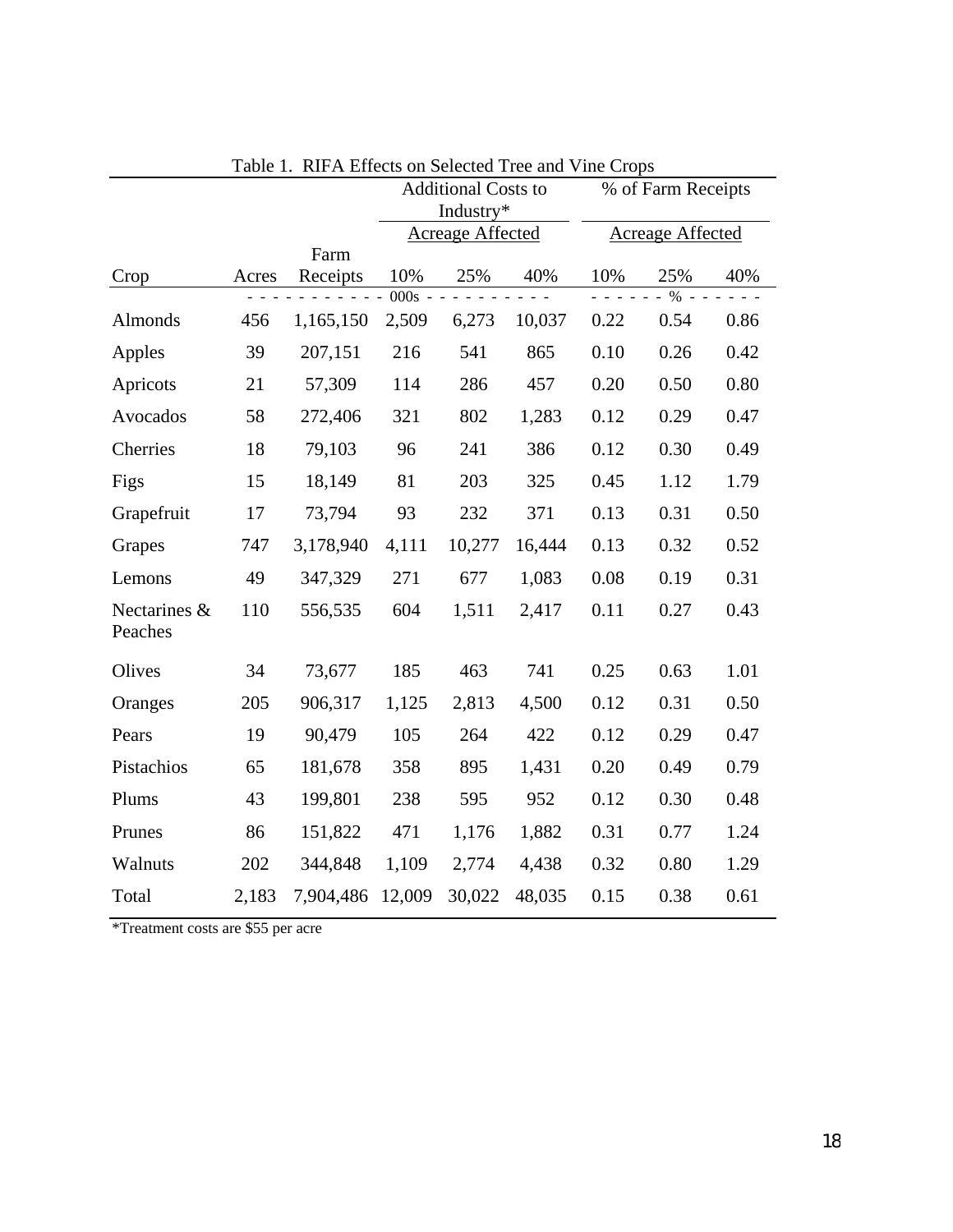|                         |       |           | Tuble 2. The <i>FV</i> Effects on Defected $\sqrt{C}$ etable and meton evops<br><b>Additional Costs to</b><br>Industry* |       | % of Farm Receipts      |      |                      |      |
|-------------------------|-------|-----------|-------------------------------------------------------------------------------------------------------------------------|-------|-------------------------|------|----------------------|------|
|                         |       |           | Acreage Affected                                                                                                        |       | <b>Acreage Affected</b> |      |                      |      |
|                         |       | Farm      |                                                                                                                         |       |                         |      |                      |      |
| Crop                    | Acres | Receipts  | 10%<br>$000s - -$                                                                                                       | 25%   | 40%                     | 10%  | 25%<br>$\frac{0}{6}$ | 40%  |
| Artichokes              | 10    | 68,405    | 55                                                                                                                      | 138   | 220                     | 0.08 | 0.20                 | 0.32 |
| Asparagus               | 31    | 109,624   | 171                                                                                                                     | 428   | 685                     | 0.16 | 0.39                 | 0.63 |
| Beans, Fresh            | 5     | 25,758    | 25                                                                                                                      | 63    | 101                     | 0.10 | 0.25                 | 0.39 |
| <b>Broccoli</b>         | 120   | 467,088   | 660                                                                                                                     | 1,650 | 2,640                   | 0.14 | 0.35                 | 0.57 |
| <b>Brussels Sprouts</b> | 3     | 21,715    | 18                                                                                                                      | 44    | 70                      | 0.08 | 0.20                 | 0.32 |
| Cabbage                 | 14    | 74,401    | 76                                                                                                                      | 191   | 306                     | 0.10 | 0.26                 | 0.41 |
| Cantaloupe              | 63    | 240,525   | 345                                                                                                                     | 861   | 1,378                   | 0.14 | 0.36                 | 0.57 |
| Cauliflower             | 39    | 189,263   | 213                                                                                                                     | 533   | 853                     | 0.11 | 0.28                 | 0.45 |
| Celery                  | 24    | 227,443   | 133                                                                                                                     | 333   | 534                     | 0.06 | 0.15                 | 0.23 |
| Cucumbers               | 6     | 52,676    | 35                                                                                                                      | 87    | 139                     | 0.07 | 0.16                 | 0.26 |
| Garlic                  | 34    | 220,199   | 184                                                                                                                     | 461   | 737                     | 0.08 | 0.21                 | 0.33 |
| Honeydew                | 21    | 71,720    | 113                                                                                                                     | 282   | 451                     | 0.16 | 0.39                 | 0.63 |
| Lettuce, Head           | 142   | 868,571   | 778                                                                                                                     | 1,946 | 3,113                   | 0.09 | 0.22                 | 0.36 |
| Lettuce, Leaf           | 42    | 261,755   | 231                                                                                                                     | 578   | 924                     | 0.09 | 0.22                 | 0.35 |
| Lettuce, Romaine        | 27    | 156,520   | 149                                                                                                                     | 371   | 594                     | 0.09 | 0.24                 | 0.38 |
| Onions                  | 39    | 169,254   | 214                                                                                                                     | 534   | 855                     | 0.13 | 0.32                 | 0.50 |
| Peppers, Bell           | 22    | 162,707   | 118                                                                                                                     | 296   | 473                     | 0.07 | 0.18                 | 0.29 |
| Spinach, Fresh          | 15    | 84,816    | 83                                                                                                                      | 208   | 332                     | 0.10 | 0.24                 | 0.39 |
| Watermelon              | 17    | 84,216    | 93                                                                                                                      | 233   | 373                     | 0.11 | 0.28                 | 0.44 |
| Total                   | 672   | 3,556,651 | 3,694                                                                                                                   | 9,236 | 14,777                  | 0.10 | 0.26                 | 0.42 |

Table 2. RIFA Effects on Selected Vegetable and Melon Crops

\*Treatment costs are \$55 per acre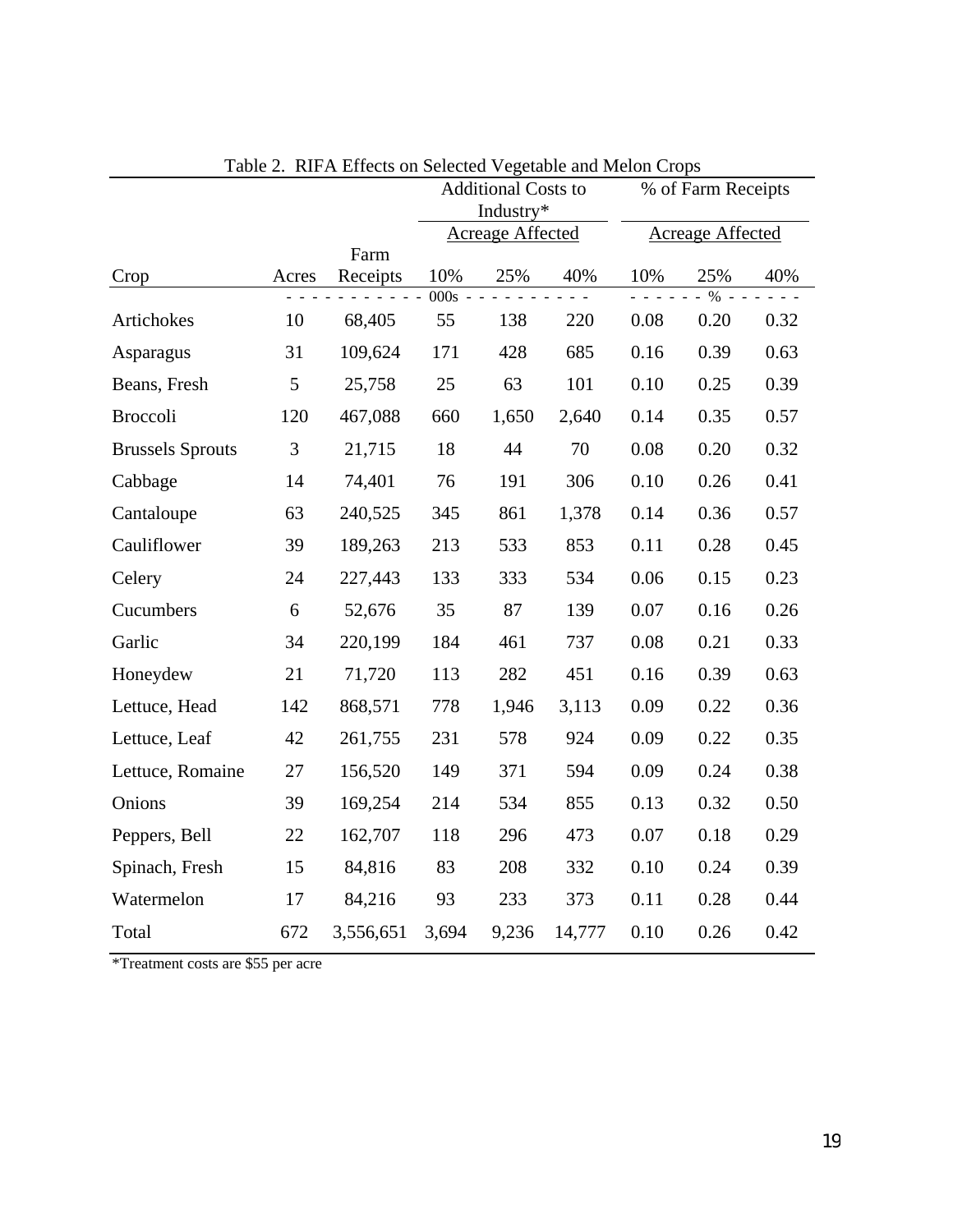| <b>Endangered Species</b>          | Reason              | <b>Endangered Species</b>            | Reason                      |
|------------------------------------|---------------------|--------------------------------------|-----------------------------|
| Beetle, delta green ground         | insect              | Fairy shrimp, vernal pool            | eggs in soil of dried pools |
| Butterfly, bay checkerspot         | insect              | Tadpole shrimp, vernal pool          | eggs in soil of dried pools |
| Butterfly, El Segundo blue         | insect              | Lizard, blunt-nosed leopard          | reptile                     |
| Butterfly, Lange's metalmark       | insect              | Lizard, Coachella Valley fringe-toed | reptile                     |
| Butterfly, lotis blue              | insect              | Lizard, Island night                 | reptile                     |
| Butterfly, mission blue            | insect              | Snake, giant garter                  | reptile                     |
| Butterfly, Myrtle's silverspot     | insect              | Snake, San Francisco garter          | reptile                     |
| Butterfly, Oregon silverspot       | insect              | Tortoise, desert                     | reptile                     |
| Butterfly, Palos Verdes blue       | insect              | Turtle, green sea                    | reptile                     |
| Butterfly, San Bruno elfin         | insect              | Turtle, leatherback sea              | reptile                     |
| Butterfly, Smith's blue            | insect              | Turtle, loggerhead sea               | reptile                     |
| Fly, Delhi Sands flower-loving     | insect              | Turtle, olive (=Pacific) ridley sea  | reptile                     |
| Flycatcher, Southwestern willow    | insect              | Snail, Morro shoulderband            | mollusk                     |
| Gnatcatcher, coastal California    | insect              | Kangaroo rat, Fresno                 | rodent young                |
| Moth, Kern primrose sphinx         | insect              | Kangaroo rat, giant                  | rodent young                |
| Beetle, valley elderberry longhorn | insect              | Kangaroo rat, Morro Bay              | rodent young                |
| Goose, Aleutian Canada             | ground nesting bird | Kangaroo rat, Stephens'              | rodent young                |
| Plover, western snowy              | ground nesting bird | Kangaroo rat, Tipton                 | rodent young                |
| Rail, California clapper           | ground nesting bird | Mouse, Pacific pocket                | rodent young                |
| Rail, light-footed clapper         | ground nesting bird | Mouse, salt marsh harvest            | rodent young                |
| Rail, Yuma clapper                 | ground nesting bird | Vole, Amargosa                       | rodent young                |
| Shrike, San Clemente loggerhead    | ground nesting bird | Mountain beaver, Point Arena         | habitat disruption          |
| Tern, California least             | ground nesting bird | Condor, California *                 | reduction in food source    |
| Towhee, Inyo California            | ground nesting bird | Eagle, bald*                         | reduction in food source    |
| Pelican, brown                     | ground nesting bird | Falcon, American peregrine*          | reduction in food source    |
| Frog, California red-legged        | soft shelled eggs   | Owl, northern spotted *              | reduction in food source    |
| Salamander, desert slender         | soft shelled eggs   | Sparrow, San Clemente sage*          | reduction in food source    |
| Salamander, Santa Cruz long-toed   | soft shelled eggs   | Murrelet, marbled*                   | reduction in food source    |
| Toad, arroyo southwestern          | soft shelled eggs   | Vireo, least Bell's *                | low tree nesting bird       |

Table 3. Endangered Species Susceptible to a Red Imported Fire Ant Invasion

\*Possible indirect effect